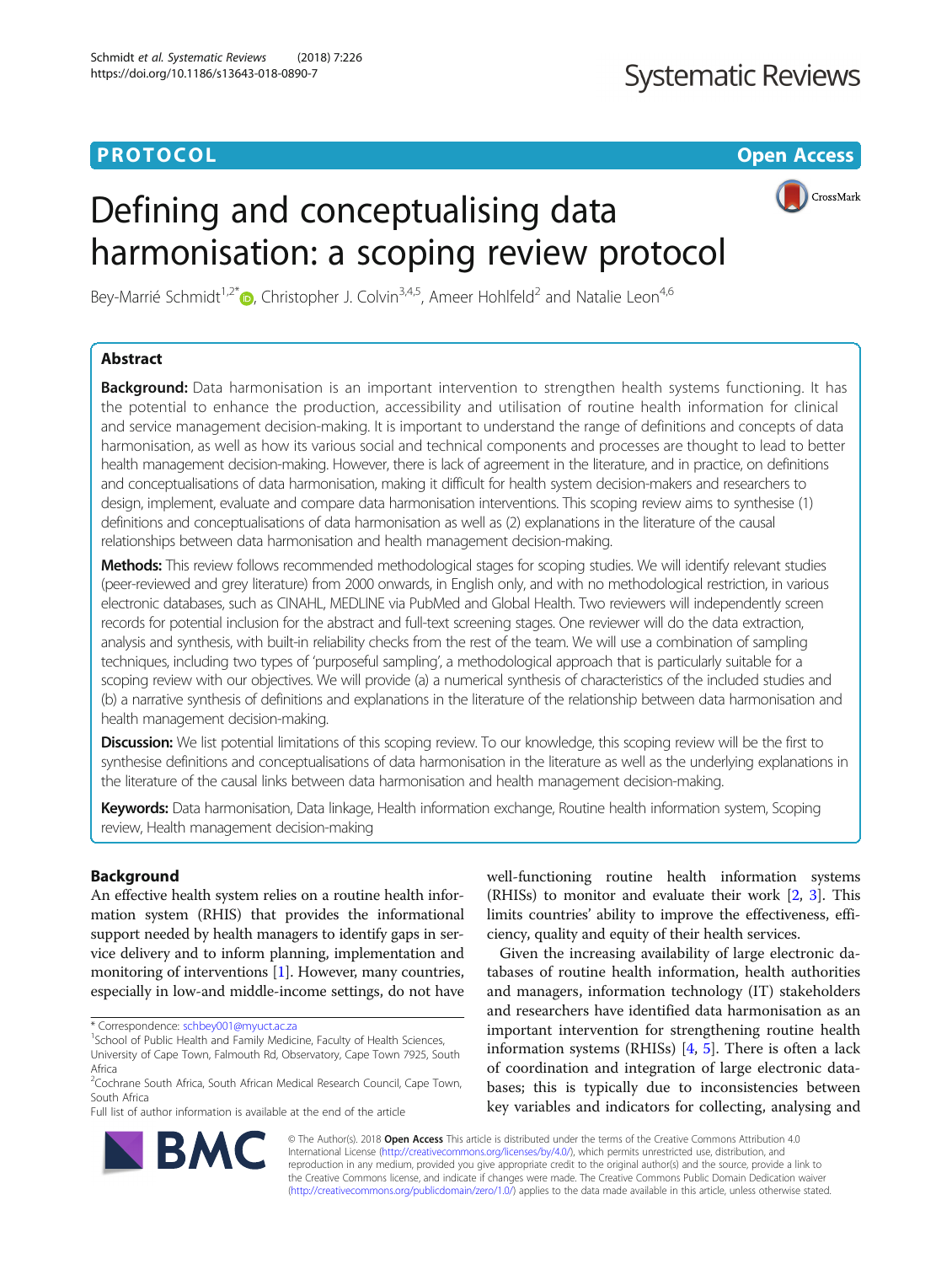reporting health information across programmes [\[8](#page-5-0)]; the production of poor quality data that cannot easily be exchanged [[6\]](#page-5-0); and programmatic fragmentation across levels of the health system which can result in the duplication and excessive production of data [\[9](#page-5-0)]. Data harmonisation has the potential to address all these problems, through coordination, linkage and integration of existing large-scale databases [[6](#page-5-0)–[8](#page-5-0)].

Harmonised data sets also have the potential to improve informational support for health management decisionmaking and, in turn, support health systems strengthening [[9,](#page-5-0) [10\]](#page-5-0). However, data harmonisation interventions may take on different parts of the problem of fragmented systems, use different definitions and may have different intended outcomes with regard to improving routine health information systems. This makes comparison and assessment of its usefulness for improving health systems functioning difficult to assess. A second challenge is that sometimes even when quality and timely health information are available, limited access to and use by management for planning, monitoring and evaluation and quality improvement is still a problem [[6,](#page-5-0) [7,](#page-5-0) [9](#page-5-0)]. Data harmonisation has the potential to provide timely, relevant and accessible informational support for health management decision-making [\[12,](#page-5-0) [13](#page-5-0)], but we need to better understand how data harmonisation might actually work to improve decision-making. In this review, we are interested to learn more about the scope of data harmonisation definitions and activities as well as how those working in this field understand its effect on management decision-making. Our assumption is that harmonised routine health information may increase access to and use of relevant routine health information which could improve management decision-making and tasks of monitoring, evaluation, planning and ongoing quality improvement. We define effective management decision-making as the proactive and interactive process that demands and uses the best available data (well-integrated, complete and accurate data) during programme development as well as monitoring and evaluation [[9\]](#page-5-0).

#### Why it is important to do this scoping review

There is growing recognition that the successful implementation of data harmonisation interventions occurs in multiple technical and social (i.e. organisational and behavioural) contexts. This multi-faceted nature of data harmonisation has resulted in a range of different terms being used for interventions with similar aims and activ-ities [[11\]](#page-5-0). For example, terms such as *data integration* [[12\]](#page-5-0), data linkage [\[13\]](#page-5-0) and health information exchange [[10\]](#page-5-0) are all used to describe data harmonisation-type activities, and it is not always clear the extent to which these efforts are similar in practice, scope and relevance. While the use of multiple terms is not a problem in itself, lack of clarity on what constitutes 'data harmonisation' makes it difficult to compare studies and synthesise evidence on impact.

Lack of understanding of the underlying causal mechanisms between the data harmonisation activities and the intended outcomes for health management decisionmaking also makes it difficult to compare interventions and to evaluate the impact and implications for health systems strengthening. Having a clearer idea of the range of definitions and concepts used, the various components and activities included in data harmonisation interventions and the proposed underlying causal mechanisms being tested can help inform researchers and health system decision-makers on the design, implementation and evaluation of different data harmonisation interventions [[14\]](#page-5-0).

Since 2012, there have been three systematic reviews on data harmonisation and related activities, indicating a growing interest in the topic. The reviews were concerned with the integration of health information found in multiple databases across multiple organisations, for the purposes of clinical and service improvements, and for research analyses. One review focused on the determinants of RHIS performance and its role in improving health systems functioning and performance at the local level [\[9](#page-5-0)]. Another focused on views of health care professionals on data sharing or data linkage of clinical data for research purposes [[8\]](#page-5-0), while the third focused on barriers and facilitators of health information exchange (HIE) in LMICs [\[12](#page-5-0)]. Consistent with what was found in primary studies of data harmonisation processes, these reviews used a variety of terms to explain the integration and exchange of health information [\[15\]](#page-5-0). Data harmonisation was defined both narrowly and broadly depending on its objectives; in one review, data linkage was used solely to describe the technical stages of combining multiple databases  $[8]$  $[8]$ , while in another, *health informa*tion exchange was used to describe similar as well as broader processes involving multiple stakeholders to mobilise information across various systems, organisations and geographical areas [\[16](#page-5-0)]. It is important to identify and synthesise these variations in terminology in a systematic way, to reflect both the range of activities, but also to identify the commonalities, and build an understanding of how data harmonisation interventions are thought to work to support the different needs of implementers and/or users of harmonised data.

## Methods

This scoping review will follow the methodological stages for scoping studies proposed by Arksey and O'Malley [[15\]](#page-5-0) who recommend a process that is "not linear but iterative, requiring researchers to engage with each stage in a reflexive way" in order to achieve both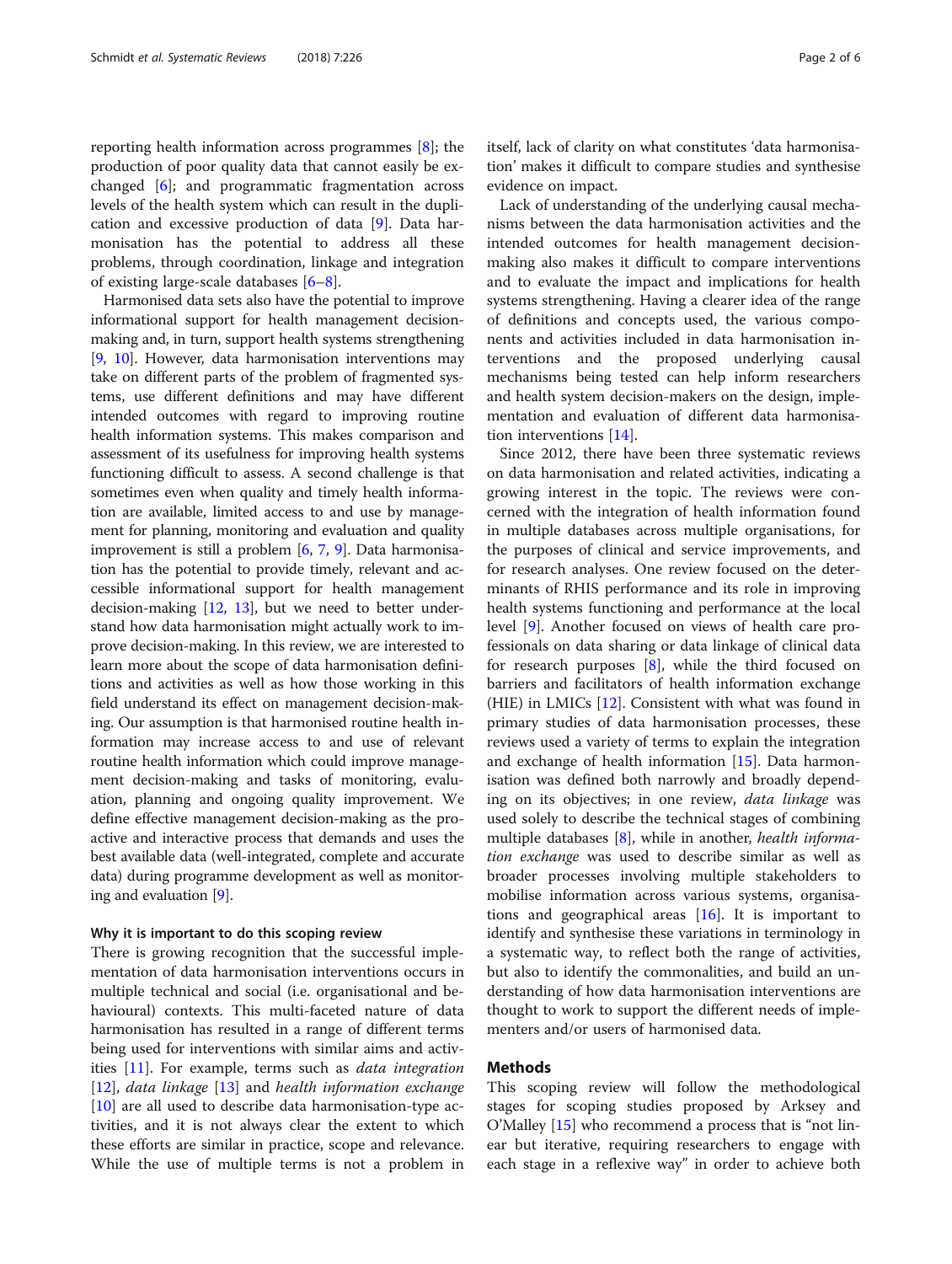'in-depth and broad' results. The steps involved are identifying the research question, identifying relevant studies, selecting studies for inclusion, data extraction and data synthesis.

## Study question and objectives

This scoping review aims to appraise the characteristics of studies on data harmonisation and the definitions used for data harmonisation activities and to develop an understanding of the intended effect of data harmonisation interventions on management decision-making. The objectives are:

- 1. To identify and synthesise the characteristics of studies of data harmonisation;
- 2. To identify and synthesise the various definitions and concepts used to describe data harmonisation interventions, and
- 3. To develop a conceptual understanding of explanations in the literature of the causal relationship between data harmonisation interventions and health management decisionmaking.

In order to inform our understanding of the causal mechanisms (including the role of key contextual socio-technical dynamics) (objective 3), we will draw on information extracted for objectives 1 and 2 and, in addition, extract data on the descriptions of the components, processes, contexts and intended causal pathways of data harmonisation interventions. Such a synthesis has the potential to broaden and clarify the knowledge base of researchers and health management about the range of and variation in data harmonisation interventions, and the intended relationship between the components (individually or in combination) and management decision-making.

## Identifying relevant studies

## Eligibility criteria

Peer-reviewed research studies (no methodological restrictions) and grey literature on data harmonisation in health-related information databases are eligible if they provide (a) a definition and/or a conceptualisation of data harmonisation (and/or related terms) and/or (b) a description of a data harmonisation intervention (in terms of components and processes and causal mechanisms) and/or (c) contribute to an explanation of the causal relationship between data harmonisation and health management decision-making (for example, through improved quality and accessibility of harmonised information for management and or the utilisation of harmonised health information for management decision-making). Studies concerned with various

technical aspects of data harmonisation, such as changes in key variables and indicators, software and hardware infrastructure for data generation, and in reporting and feedback procedures, are also eligible, provided it is considered part of a data harmonisation intervention.

## Search strategy

The search will identify all relevant studies from the year 2000 onwards (01 January 2000 to 31 July 2018). This is around the time that large-scale digitisation of routine information started to be implemented (especially in LMICs), and when policy-makers and researchers became interested in harmonisation of large digital databases [\[2](#page-5-0), [3](#page-5-0), [9](#page-5-0), [16](#page-5-0)]. The following electronic databases will be searched for eligible studies:

- CINAHL, EbscoHOST
- MEDLINE via PubMed
- Global Health
- Science Citation Index and Social Sciences Citation Index, ISI Web of Science
- Relevant websites, such as the World Health Organization (WHO) and MEASURE Evaluation websites

Search terms will include a distillation of keywords and Medical Subject Headings (MeSH) terms related to data harmonisation (concept A) and health information system (concept B). We have developed a preliminary search strategy using relevant keywords and MeSH terms (see Additional file [1\)](#page-4-0). To ensure that we do not miss potential studies, we will apply an iterative approach using known studies that meet the inclusion criteria identified during preparation of the protocol. Studies known to meet the inclusion criteria will be searched for among "hits" (search records) and used to identify new keywords and MeSH terms not already included in the search strategy. Once the search strategy has been finalised using the PubMed database, we will tailor it to each database and report on the adaptations. Searches will be limited to English as we do not have the resources required for reviewing non-English literature. There will be no geographic restrictions.

In addition to the electronic searches, review authors will (a) search the reference lists of all included studies and key references (for example, relevant systematic reviews) and (b) contact authors of included studies and/ or experts in the field for additional references.

## Selecting studies for inclusion Screening records

The initial search from different sources will be conducted to identify a database of records (title and abstracts) of relevant studies. The search results will be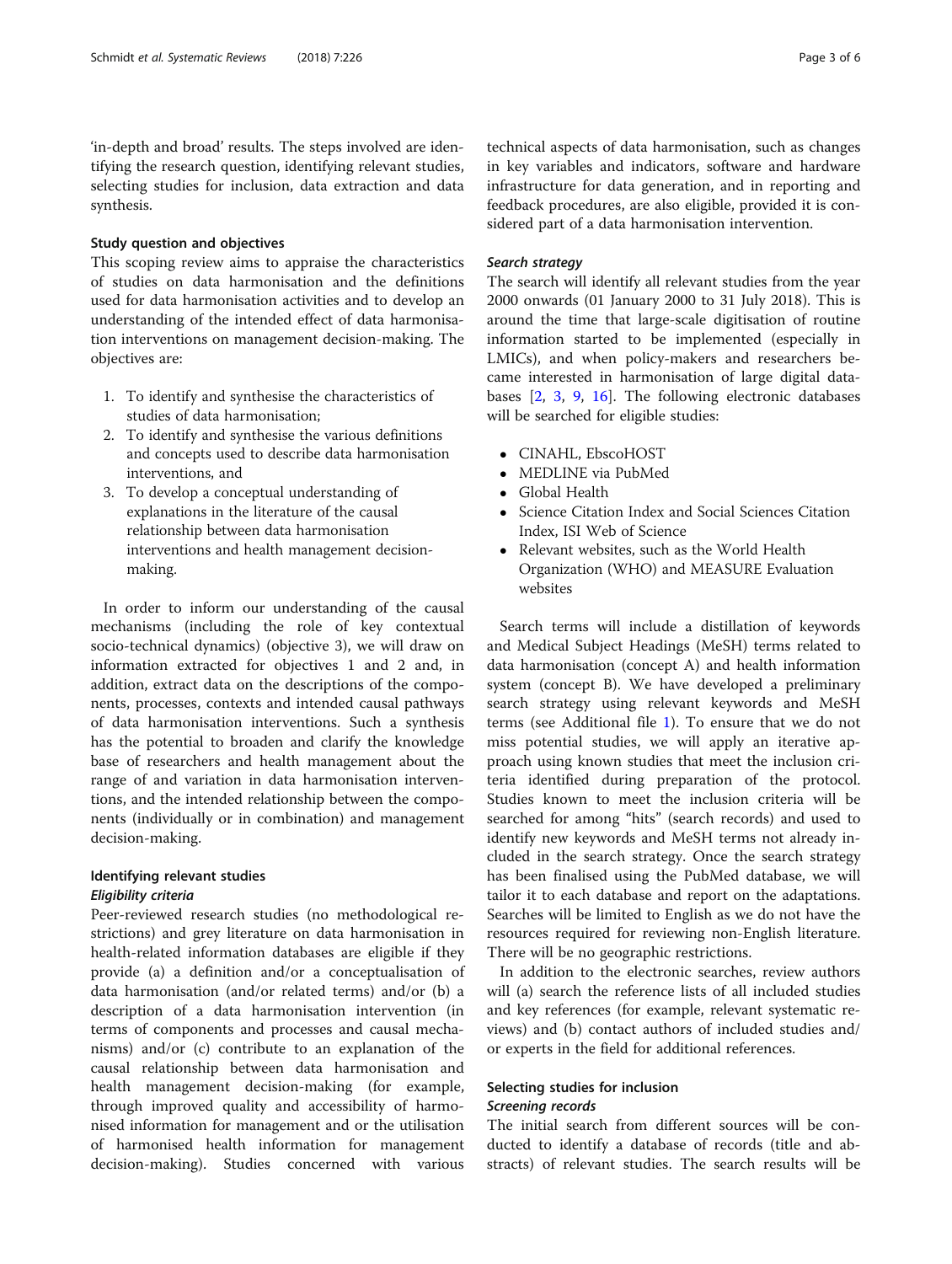collated in the Endnote reference management programme and duplicates removed [\[17](#page-5-0)]. The final search database will then be uploaded into Covidence, an electronic programme designed for managing the screening process in systematic reviews ([https://www.co](https://www.covidence.org/)[vidence.org](https://www.covidence.org/)). Two reviewers (BS and AH) will then independently screen the records to evaluate their eligibility for full-text review. The full texts of those studies identified as potentially relevant will be retrieved and read by the two reviewers to make a final decision about inclusion. During this full-text review stage, where necessary, study authors will be contacted for further information. At both the abstract and full-text screening stages, conflicts will be resolved by the two reviewers (BS and AH) first attempting to reach a consensus view; failing which, a third reviewer (NL) will be the final arbitrator. The study selection process will be summarised using a Preferred Reporting Items for Systematic Reviews and Meta-Analyses (PRISMA) flow diagram.

## Sampling

We will use a combination of sampling techniques, including two types of 'purposeful sampling', a methodological approach that is particularly suitable for the focus of our scoping review [\[18\]](#page-5-0). These sampling techniques are intended to address both the breadth (for example, exploring the characteristics of studies on data harmonisation) and depth (for example, definitions, concepts, components, processes and explanations of casual mechanisms of data harmonisation)  $[18, 19]$  $[18, 19]$  $[18, 19]$  of the review.

For objective 1, we will not apply any sampling strategy, in order to ensure we capture the characteristics of the widest range of studies on the topic. For objectives 2 and 3, we will apply both maximum variation sampling (to identify both variation and similarities in definition and concepts and intervention descriptions) as well as theoretical sampling (where we will sample in relation to emerging theoretical insights and questions to provide a sufficiently 'rich' synthesis of descriptions of underlying causal mechanisms) [\[19\]](#page-5-0). The theoretical sampling will be iterative as we will start with synthesising emerging insights and may then loop back and look for more studies.

#### Data extraction or 'charting the data'

Once the list of papers to be included is finalised, the data extraction and sorting process (also referred to as 'charting of data' in Arksey and O'Malley) is the next step [[15\]](#page-5-0). Data extraction of all the included studies will be conducted by one reviewer (BS), using the data extraction framework presented in Fig. [1](#page-4-0). The extraction framework will be used to collect, sift and sort data that can address the three objectives of the review. This will be a mixture of general 'demographic' information about

the study (such as country, level of the health care system) and specific information about the data harmonisation intervention (such as definitions, types of routine information systems, components, outcomes) and suggested causal mechanisms for the effect of data harmonisation on management decision-making. The framework will be piloted on the first few studies and revised where necessary. One other reviewer (AH) will independently conduct data extraction for a random sample of 10% of the included studies to increase reliability.

The process of data extraction and sorting will be done in Excel, using the data items in the data extraction framework (Fig. [1\)](#page-4-0) to fill in information for each of the items in the framework. This will also allow for comparison of key items across studies and allow for synthesis within and across data items (for example, comparing definitions across studies, or comparing within one study, the definition and the description of the intervention components and processes).

As this scoping review aims to identify various characteristics, definitions and causal mechanisms of data harmonisation, we will not conduct any risk of bias or quality assessment of included studies. This approach is consistent with scoping reviews of similar aims and methodological frameworks for conducting scoping reviews [[15,](#page-5-0) [20,](#page-5-0) [21\]](#page-5-0).

Data synthesis or 'collating, summarising and reporting the findings' One review author (BS) will conduct data analysis, using manual coding and data synthesis methods on the extracted data from included studies. Another reviewer (NL) will review the data analysis work on an ongoing basis as an additional quality check.

This review will combine quantitative and qualitative syntheses to provide an overview of our findings. First, we will present an overview of all the included studies using a numerical analysis of the key characteristics of the studies [[15](#page-5-0)]. The numerical synthesis will include following categories: income level of the country, the level of the health care system targeted in the intervention (for example primary health care, hospital-level, community-based health care), the particular type of routine health information systems involved (for example, clinical care, finance, human resources or drug supply information systems), the governance/management level targeted in the intervention (for example facility, district, regional or national levels) and types of patient population or disease programme (for example non-communicable disease or adult reproductive health).

The second synthesis approach will be a qualitative narrative synthesis  $[21]$  $[21]$  $[21]$  of data harmonisation definitions and of the conceptual models for understanding of how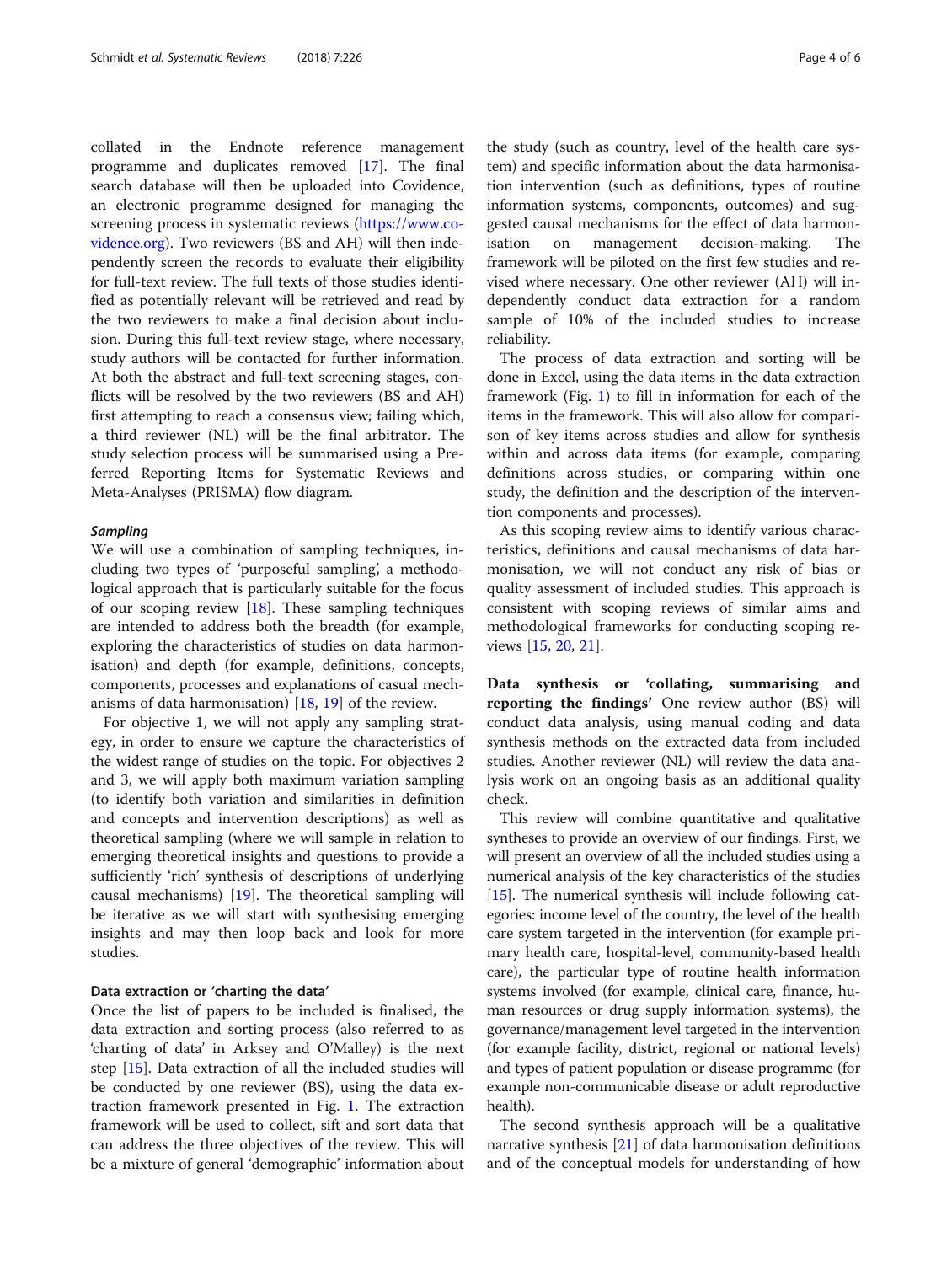## Data extraction items: Defining and conceptualising data harmonisation

## <span id="page-4-0"></span>Study and author details

## **Detailed characteristics of studies**

Country income classification  $\Box$ Level of the health care system  $\Box$ Types of routine health information systems  $\Box$ Governance/management level targeted in the intervention  $\square$ Types of patient population or disease programmes targeted  $\Box$ 

## **Study content**

Definition of data harmonisation □ Alternative term (s) used for similar activities  $\Box$ Description of the data harmonisation intervention (for example, components and processes)  $\Box$ Description of causal mechanisms, conceptual framework, or logic model of data harmonisation effects on health management decision-making  $\Box$ 

#### **Comments**

Fig. 1 Data extraction framework

data harmonisation is meant to improve health management decision-making. We will collate and summarise definitions of data harmonisation and related concepts describing data harmonisation activities by looking for the key components across definitions and for key variations. We will code and synthesise the extracted data to identify the key issues that emerge regarding components and processes of data harmonisation interventions, the expected outcomes and impacts, and the factors influencing data harmonisation effects on management decision-making (including the steps of production, access and/or utilisation of health information).

To summarise, the numerical and narrative synthesis will result in three sets of findings: (a) an overview of key characteristics of data harmonisation studies, (b) the definitions and conceptualisations of data harmonisation, and (c) a narrative synthesis of the relationship between data harmonisation and health management decision-making.

Finally, we will ensure that the reporting of our findings is aligned with the PRISMA 2015 statement presented in Additional file 2.

Ethics and dissemination This is a scoping review of completed studies, so no ethical approval is required. The results will be disseminated through peer-reviewed publications and conference presentations as well as shared with local and national stakeholders engaged in data harmonisation projects.

## **Discussion**

To our knowledge, this scoping review will be the first to synthesise definitions and conceptualisations of data harmonisation in the literature, as well as the underlying explanations in the literature of the causal links between data harmonisation and health management decisionmaking. Given time and financial constraints, we will only search for English studies published after 2000; potentially relevant studies may be missed. Applying purposeful sampling techniques will assist with addressing both breadth and depth of explanation in this scoping review, but it may also result in missing potentially useful content [[18,](#page-5-0) [19](#page-5-0)]. This scoping review will be of interest to designers, implementers and users of data harmonisation interventions; it will broaden understandings of the range and complexity of studies, definitions, systems, organisations and stakeholders involved in such interventions and of the intended causal pathways for improving health management decision-making.

## Additional files

[Additional file 1:](https://doi.org/10.1186/s13643-018-0890-7) Search strategy developed in PubMed database. (DOCX 14 kb) [Additional file 2:](https://doi.org/10.1186/s13643-018-0890-7) PRISMA-P 2015 Checklist. (DOCX 32 kb)

#### Abbreviations

HIE: Health information exchange; LMICs: Low- and middle-income countries; MeSH: Medical Subject Headings; PRISMA: Preferred Reporting Items for